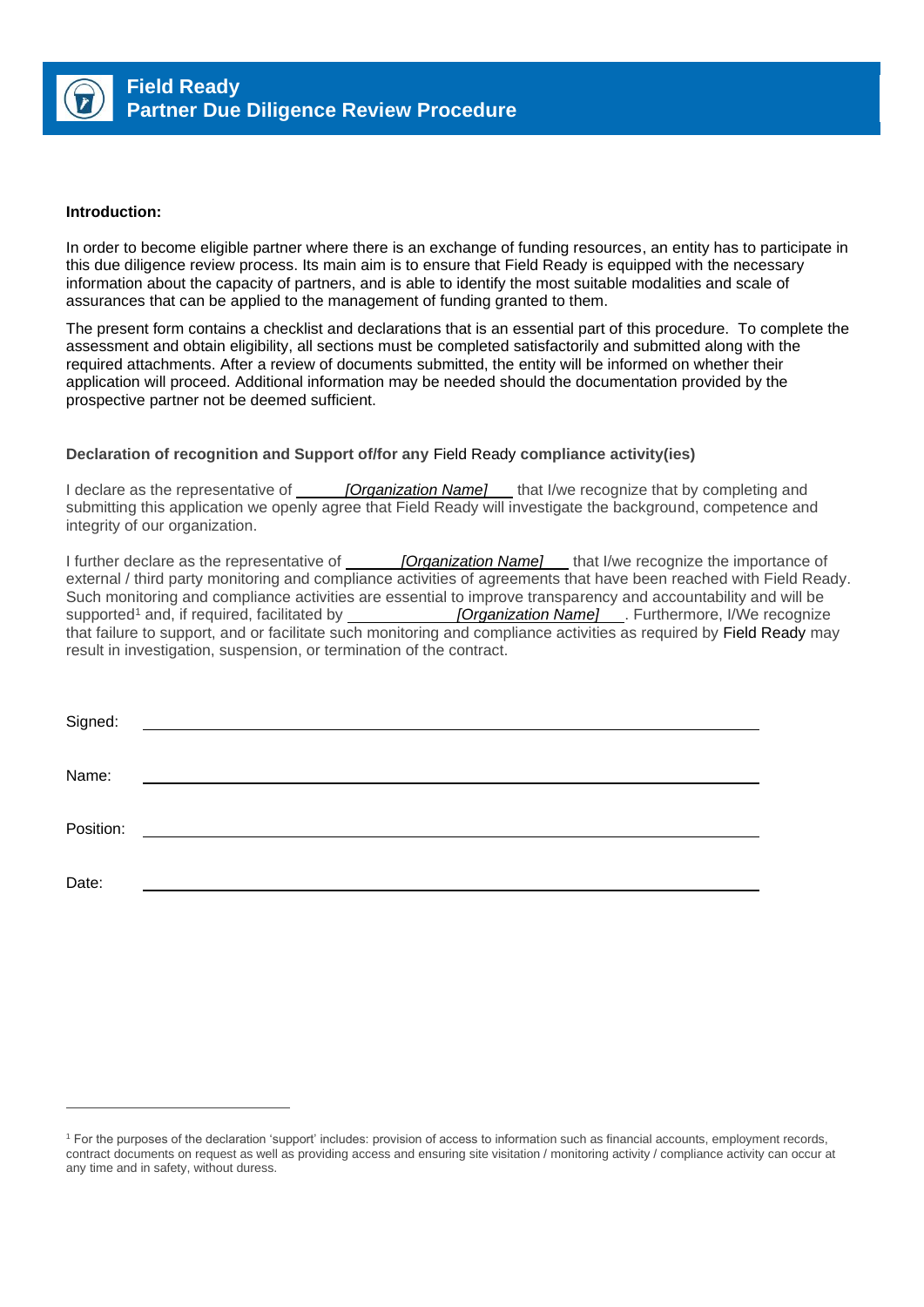# **a. Due Diligence/Risk Assessment Application Form**

| <b>Entity Details</b>                                                                                             |  |
|-------------------------------------------------------------------------------------------------------------------|--|
| Organization name (in full):                                                                                      |  |
| <b>Organization acronym:</b>                                                                                      |  |
| <b>Organization website URL:</b>                                                                                  |  |
| Registration number (e.g., US EIN or UK<br><b>Charity No.):</b>                                                   |  |
| <b>Organization type:</b>                                                                                         |  |
| Date of submission of Application<br>Form, Application Checklist and<br>Declaration, and supporting<br>documents: |  |

| <b>Contact information</b>                                                                                      |                      |  |  |
|-----------------------------------------------------------------------------------------------------------------|----------------------|--|--|
| Contact details of focal person of this                                                                         | <b>Contact Name:</b> |  |  |
| eligibility application                                                                                         | Contact Title:       |  |  |
|                                                                                                                 | Work address:        |  |  |
|                                                                                                                 | Country:             |  |  |
|                                                                                                                 | Email Address:       |  |  |
|                                                                                                                 | Phone number (s):    |  |  |
|                                                                                                                 | Fax number (s):      |  |  |
| Name and contact details of highest                                                                             | Contact Name:        |  |  |
| ranking official                                                                                                | Contact Title:       |  |  |
|                                                                                                                 | Work address:        |  |  |
|                                                                                                                 | Country:             |  |  |
|                                                                                                                 | Email Address:       |  |  |
|                                                                                                                 | Phone number (s):    |  |  |
|                                                                                                                 | Fax number (s):      |  |  |
| Name and contact details of the legal                                                                           | Contact Name:        |  |  |
| representative of the organization                                                                              | Contact Title:       |  |  |
| (person ultimately accountable within the                                                                       | Work address:        |  |  |
| organization)                                                                                                   | Country:             |  |  |
|                                                                                                                 | Email Address:       |  |  |
|                                                                                                                 | Phone number (s):    |  |  |
|                                                                                                                 | Fax number (s):      |  |  |
| If there is a parent organization (or otherwise controlled by another entity), please provide the details here: |                      |  |  |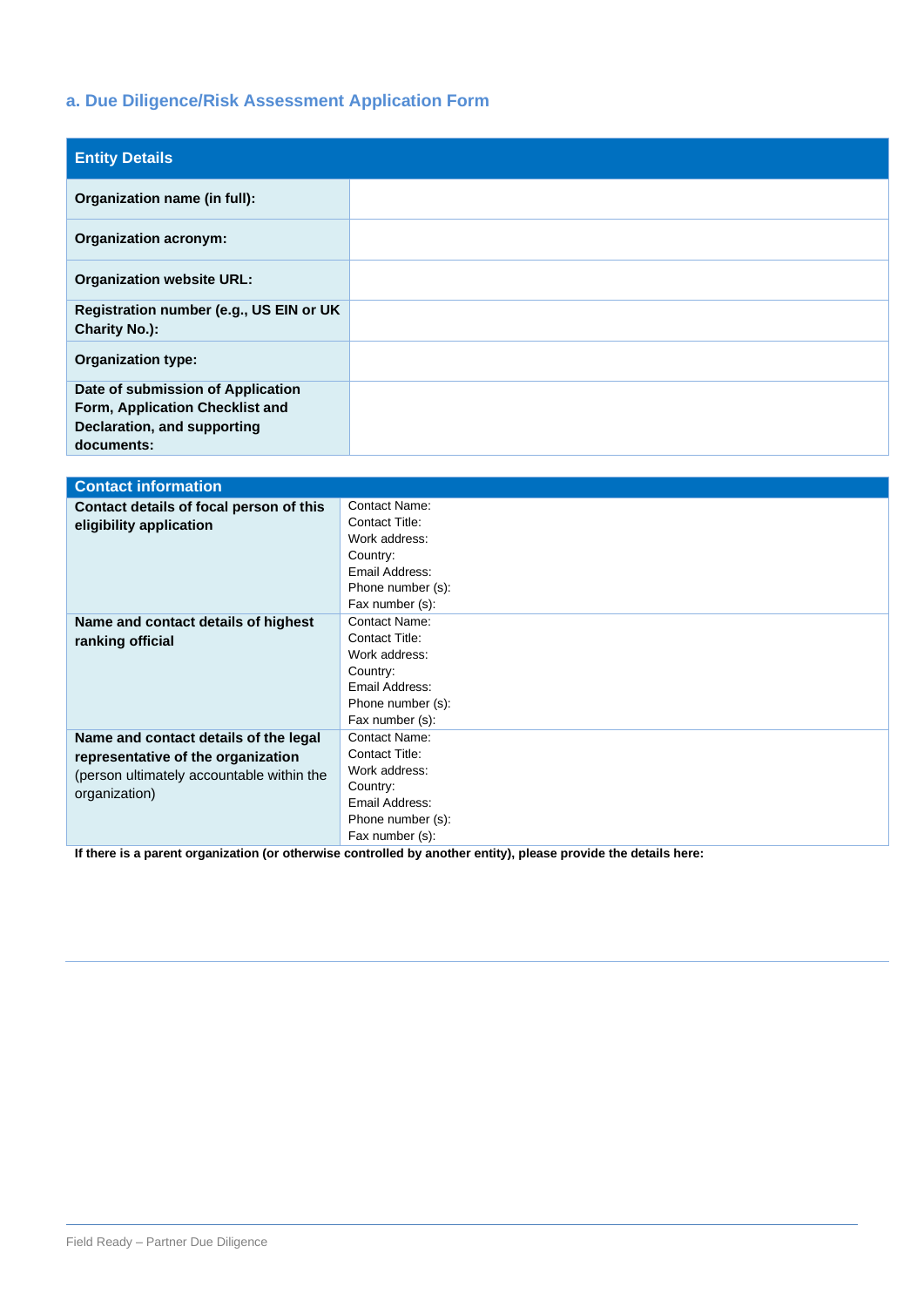**References:** Please provide references from third party organizations (board, staff, or family member is not appropriate). Possible reference providers include: implementing partners, donors and international organizations who know your work, capacity and can speak to your integrity as an organization.

| and ban oppear to your integrity as an organization. |                   |
|------------------------------------------------------|-------------------|
| Reference #1 (e.g., donor)                           | Address:          |
|                                                      | Country:          |
|                                                      | Email Address:    |
|                                                      | Web site:         |
|                                                      | Phone number (s): |
|                                                      | Fax number (s):   |
| Reference #2                                         | Address:          |
|                                                      | Country:          |
|                                                      | Email Address:    |
|                                                      | Web site:         |
|                                                      | Phone number (s): |
|                                                      | Fax number (s):   |
| Reference #3                                         | Address:          |
|                                                      | Country:          |
|                                                      | Email Address:    |
|                                                      | Web site:         |
|                                                      | Phone number (s): |
|                                                      | Fax number (s):   |

| <b>Additional Information</b>                   |                                                                          |                      |  |                  |
|-------------------------------------------------|--------------------------------------------------------------------------|----------------------|--|------------------|
| <b>Sectors of Operation</b>                     |                                                                          |                      |  |                  |
| (Please list sectors and sub-sectors of current |                                                                          |                      |  |                  |
|                                                 | humanitarian/development programming, followed by any additional         |                      |  |                  |
|                                                 | sectors/sub-sectors of expertise, including number of years of           |                      |  |                  |
| experience for each sector)                     |                                                                          |                      |  |                  |
| <b>Geographical Area(s) of Operation</b>        |                                                                          |                      |  |                  |
|                                                 | (Please list the States/Regions, and towns/cities where your             |                      |  |                  |
| organization currently has operations)          |                                                                          |                      |  |                  |
| <b>Annual Budget</b>                            |                                                                          |                      |  |                  |
|                                                 | (Please indicate the annual budget of the organization for last 3 years) |                      |  |                  |
| <b>Donors</b>                                   |                                                                          |                      |  |                  |
|                                                 | (Please list the donors to current projects, including governments, UN   |                      |  |                  |
| agencies, Funds, NGOs or others)                |                                                                          |                      |  |                  |
| Coordination                                    |                                                                          |                      |  |                  |
|                                                 | (Please describe the organisation's membership of coordination           |                      |  |                  |
|                                                 | bodies including Clusters/Sectors, working groups, NGO consortia,        |                      |  |                  |
| $etc.$ )                                        |                                                                          |                      |  |                  |
| Governance                                      | <b>Contact Name</b>                                                      | <b>Contact Title</b> |  | <b>Brief Bio</b> |
| <b>Board</b>                                    | $1.$ Name 1                                                              |                      |  |                  |
| (Please provide the                             | $2.$ Name 2                                                              |                      |  |                  |
| list of members of the                          |                                                                          |                      |  |                  |
| Board of                                        |                                                                          |                      |  |                  |
| Trustees/Board of                               |                                                                          |                      |  |                  |
| Directors with short                            |                                                                          |                      |  |                  |
| bios)                                           |                                                                          |                      |  |                  |

# **Comments for Application Form**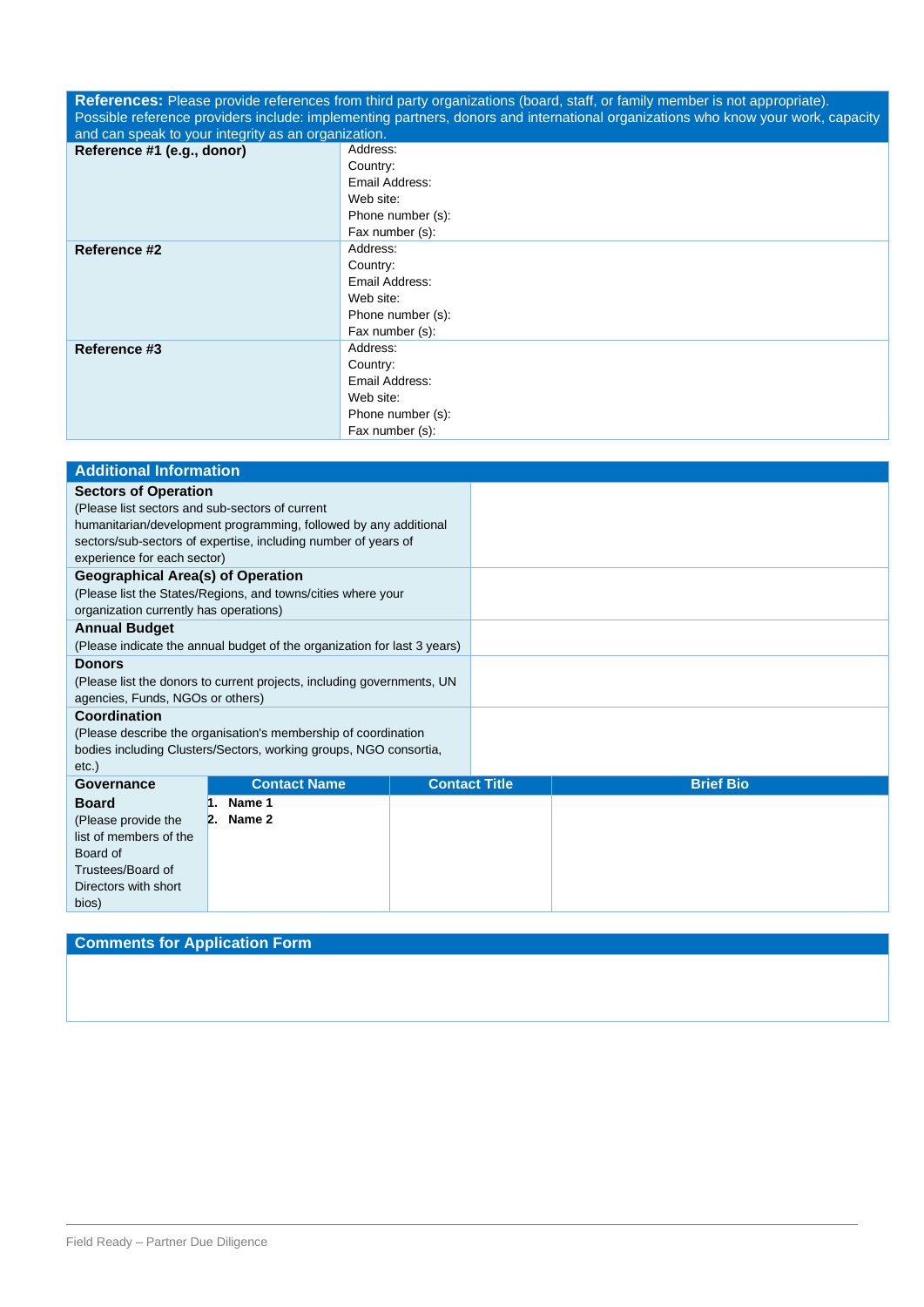# **b. List of required documents**

## **1. Required/Mandatory documents**

| Due diligence declarations and other required documents                                                                                                                                                                                 |                                                                                                                                                                                                                                                                                                                                                                                                                                                                    |
|-----------------------------------------------------------------------------------------------------------------------------------------------------------------------------------------------------------------------------------------|--------------------------------------------------------------------------------------------------------------------------------------------------------------------------------------------------------------------------------------------------------------------------------------------------------------------------------------------------------------------------------------------------------------------------------------------------------------------|
| Most recent Bank Statement or a letter signed by the bank<br>holding a US\$ account                                                                                                                                                     | Attach a Bank Statement from within the past year that clearly states<br>the name of the bank, the name of the organisation and the bank<br>account number. The name of the organisation on the account must<br>match the name of the organisation registering for eligibility. If the<br>name of the account holder differs from the name of the organisation,<br>a letter from the bank is required that states that the account is held<br>by the organisation. |
| <b>Identity Documents</b>                                                                                                                                                                                                               | Field Ready requires information on the legal representative of the<br>organization (i.e. Secretary General or Executive Director for<br>international NGOs). Please upload a biography or curriculum vitae<br>(CV) of the legal representative of the organisation, together with a<br>copy of the representative's National Identity Card or National<br>Passport (1st page only).                                                                               |
| Declaration of any Previous or Pending Legal Processes or<br>Investigations (signed copy); in case of previous or pending<br>legal processes, please provide detailed explanation and<br>relevant supporting documentation (Appendix A) | Please print out all declaration annexed to this document<br>1.<br>Complete the form, sign and dated, scan as individual files, please<br>2.<br>ensure relevant file name (organization abbreviation and Appendix<br>$X$ ).                                                                                                                                                                                                                                        |
| Declaration of Conflict of Interest (signed copy) (Appendix B)                                                                                                                                                                          |                                                                                                                                                                                                                                                                                                                                                                                                                                                                    |
| Declaration of Organizational Alignment with Field Ready<br>(signed copy) (Appendix C)                                                                                                                                                  |                                                                                                                                                                                                                                                                                                                                                                                                                                                                    |
| Declaration of Counter/Anti-Terrorism Compliance (signed<br>copy) (Appendix D)                                                                                                                                                          |                                                                                                                                                                                                                                                                                                                                                                                                                                                                    |
| Declaration of Accurate Information (signed copy) (Appendix<br>E)                                                                                                                                                                       |                                                                                                                                                                                                                                                                                                                                                                                                                                                                    |
| National registration document and Memorandum of<br>Understanding with the local authority where the<br>organization/project is based                                                                                                   | Please provide a valid government registration and approval<br>documents                                                                                                                                                                                                                                                                                                                                                                                           |
| Articles of Incorporation, Charter and By-Laws                                                                                                                                                                                          | Please submit evidence of common entity formation and governance.                                                                                                                                                                                                                                                                                                                                                                                                  |
| Organogram of the organization showing positions and<br>names of staff members (please include global management<br>structure if relevant).                                                                                             | Please provide organogram of organisation structure and also HQ for<br>organization                                                                                                                                                                                                                                                                                                                                                                                |

**2. Organizational capacity statement:** Please provide a statement in space provided here that details your organization's capacity to manage and successfully implement the project currently under discussion with Field Ready (include size of staff, competencies, previous experience, systems to be used, etc.):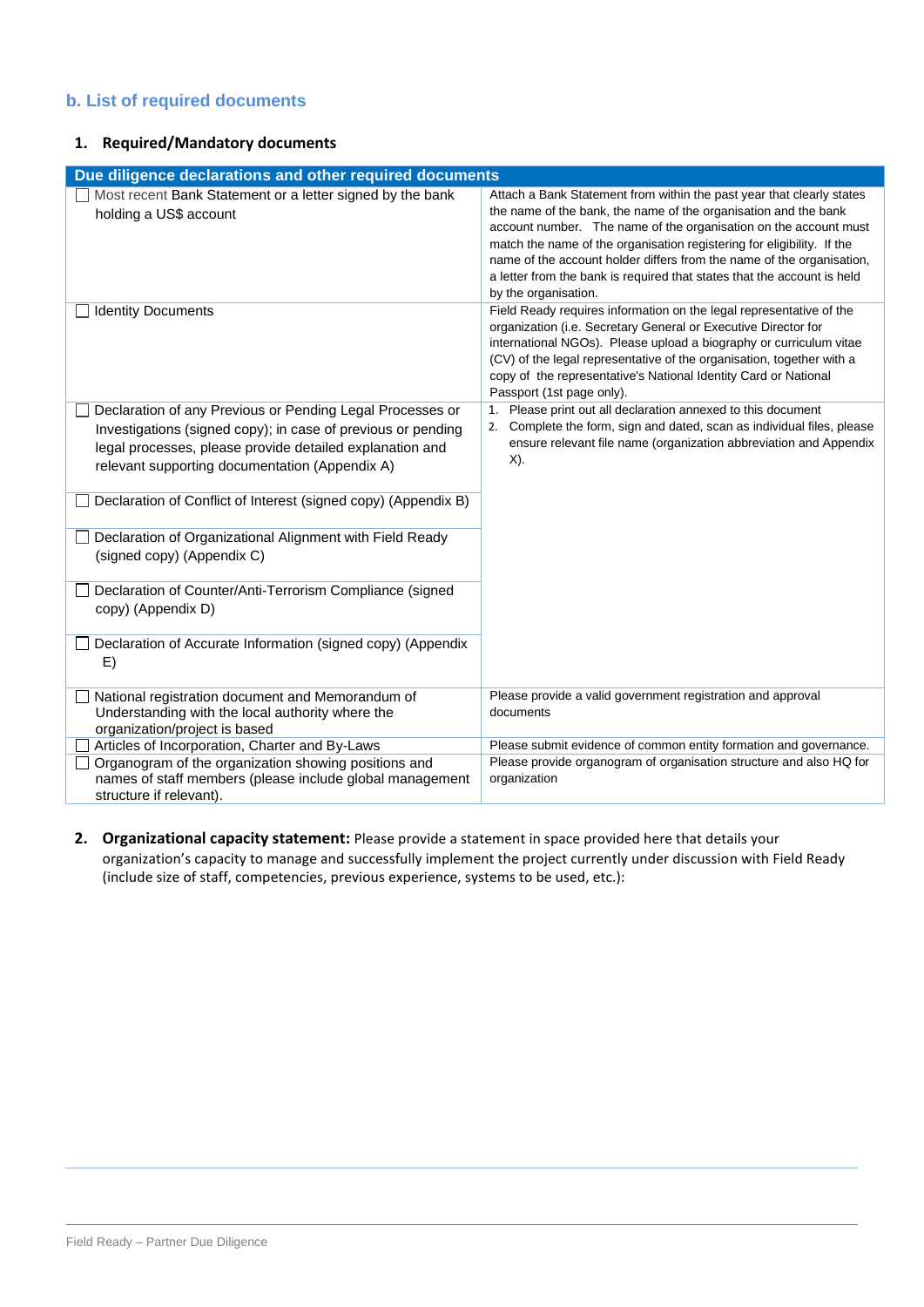| Additional documents (recommended to support application)                                                                                                                                                |                                                                                                                                                                   |
|----------------------------------------------------------------------------------------------------------------------------------------------------------------------------------------------------------|-------------------------------------------------------------------------------------------------------------------------------------------------------------------|
| Governance documents: constitution, governance policies                                                                                                                                                  | Please provide constitution or equivalent document, governance<br>policies                                                                                        |
| Organization's mission statement, strategic framework,<br>and/or logical framework                                                                                                                       | Please provide supporting documents (e.g. organization's strategic<br>framework. Logical Framework, mission statement, etc.                                       |
| Annual reports (global)                                                                                                                                                                                  | If available                                                                                                                                                      |
| Organizational policies                                                                                                                                                                                  | Provide policies related to employment practices and fairness in the<br>workplace (e.g., equal opportunity, gender/PSEA and non-<br>discrimination)               |
| Annual workplans and budgets (country-specific only)                                                                                                                                                     | If available                                                                                                                                                      |
| Reports from a) external audits of financial statements for<br>the last 3 financial years, and b) external audits of<br>projects completed in the last 12 months                                         | If applicable and available                                                                                                                                       |
| Reports from external and internal evaluations, reviews<br>and studies undertaken in the last 3 years by the<br>organization                                                                             | If applicable and available                                                                                                                                       |
| Project narrative reports from up to three projects                                                                                                                                                      | Provide up to three sample project narrative reports (interim or final)<br>for three projects listed in grants table provided in section 1 above, if<br>available |
| List the organisations and contact details of previous and<br>current implementing partners for the last year, and<br>projects implemented in collaboration with each partner<br>(country-specific only) | Provide list the organisation name and contact details of previous<br>and current implementing partners                                                           |
| Reference and/or letters of recommendation (from<br>donors, partners, government, etc.)                                                                                                                  | Please provide a scanned copy of reference and/or letters of<br>recommendation from donors/partners/government, etc., if any.                                     |

- **3. Systems, policies and procedures -** to demonstrate capacity to manage and successfully implement a project of the scope and size under discussion with Field Ready, please provide evidence of systems, policies and procedures. Examples may include manuals that your organisation follows such as**:**
- **Procurement and logistics policy**
- $\Box$  Human resources policy (including PSEA)
- $\Box$  Finance and administration policy
- Programme planning policy
- Monitoring and evaluation policy
- $\Box$  Security, safety and access policy
- □ Child protection policy
- □ Gender, HIV/AIDS, and//or Environment policy
- □ Sub-granting policy (or equivalent documents describing systems for capacity assessment, proposal selection, financial and programmatic monitoring and reporting of Implementing Partners)
- □ Code of conduct (signed by an authorized official of the organization)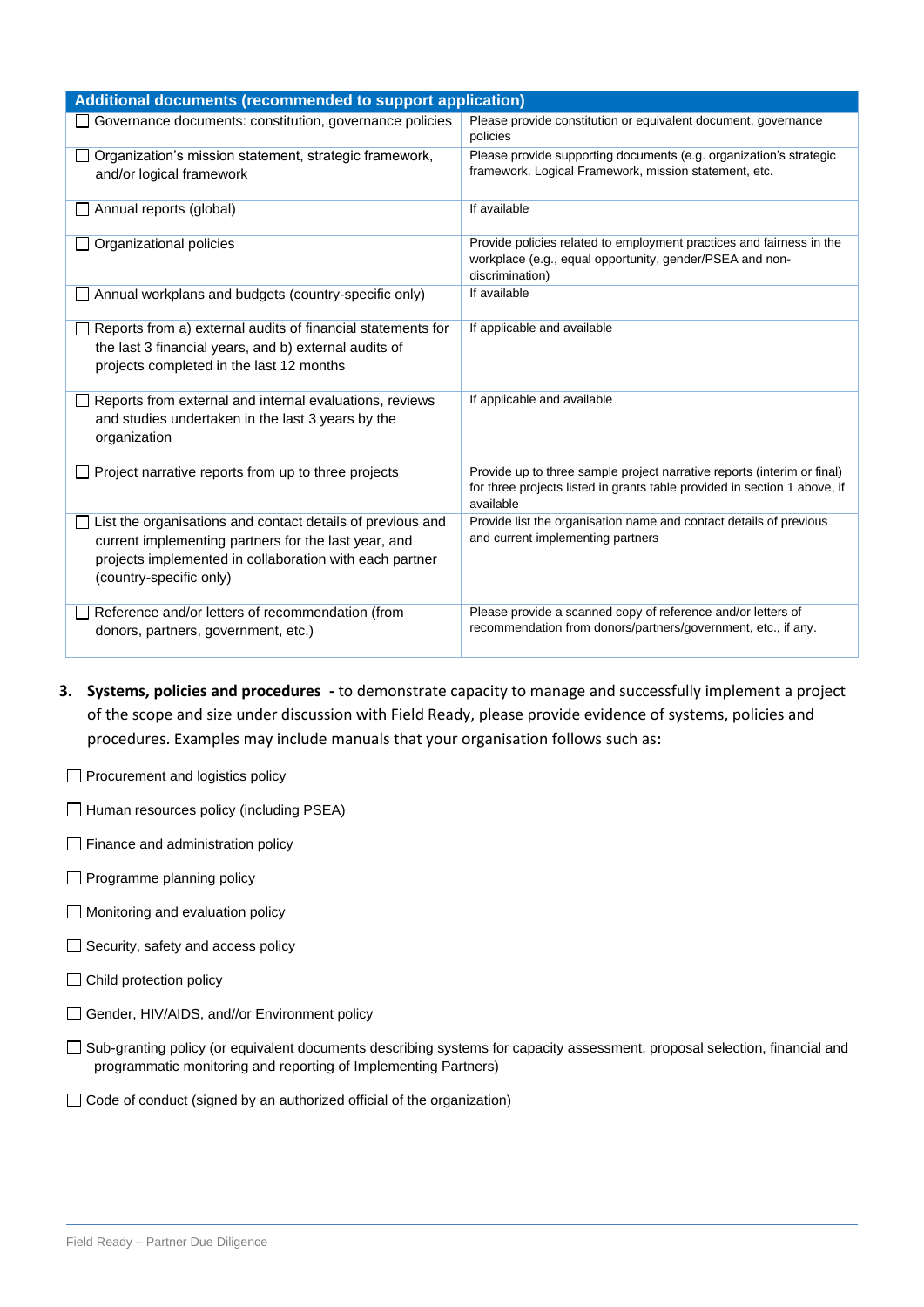# **Banking Information**

| <b>Beneficiary Banking Information</b>                                         |                                                                        |                                                                        |                                     |
|--------------------------------------------------------------------------------|------------------------------------------------------------------------|------------------------------------------------------------------------|-------------------------------------|
| <b>Bank Name</b>                                                               |                                                                        | Bank ID                                                                |                                     |
| For US banks only use<br>whether: (9 digits)                                   | $\Box$ ACH $\Box$ Fed Wire                                             | SWIFT code: 8 or 11<br>characters (required for<br>overboard payments) |                                     |
| Branch ID: (for Canadian<br>Banks only) 9 digits routing<br>no.                |                                                                        | <b>Branch Name</b>                                                     |                                     |
| <b>Street Address</b>                                                          |                                                                        |                                                                        |                                     |
| City                                                                           |                                                                        | State/Township                                                         |                                     |
| Postal code                                                                    |                                                                        | Country                                                                |                                     |
| <b>Beneficiary Bank Account Details</b>                                        |                                                                        |                                                                        |                                     |
| Account Name: (name as it<br>appears on bank account)                          |                                                                        | <b>Bank Account Currency</b>                                           | □ US\$ □ Other (Please<br>Indicate) |
| Bank Account No.: (Enter<br>with no punctuation, no dots,<br>dashes or spaces) |                                                                        | Account Type:                                                          | □ Checking □ Saving                 |
| IBAN (European Banks)                                                          |                                                                        |                                                                        |                                     |
|                                                                                |                                                                        | Transit Code (5 digit)<br><b>Canadian Banks</b>                        |                                     |
| Sort code (6 digits) UK<br><b>Banks</b>                                        |                                                                        | BSB code (6 digit) Australia<br><b>Banks</b>                           |                                     |
|                                                                                | Bank Information for Intermediary / Correspondent Bank (if applicable) |                                                                        |                                     |
| Name of Bank:                                                                  |                                                                        | <b>Address of Bank</b>                                                 |                                     |
| Bank Account No.:                                                              |                                                                        | Swift Code:                                                            |                                     |

## **Comments for Bank Form**

#### **4. Other financial accounts:**

**Please list all other financial institutions where the organization currently holds an account.**

NB: These will also be checked with the Treasury's database, as per the US Patriot Act Grantmaking Guidelines.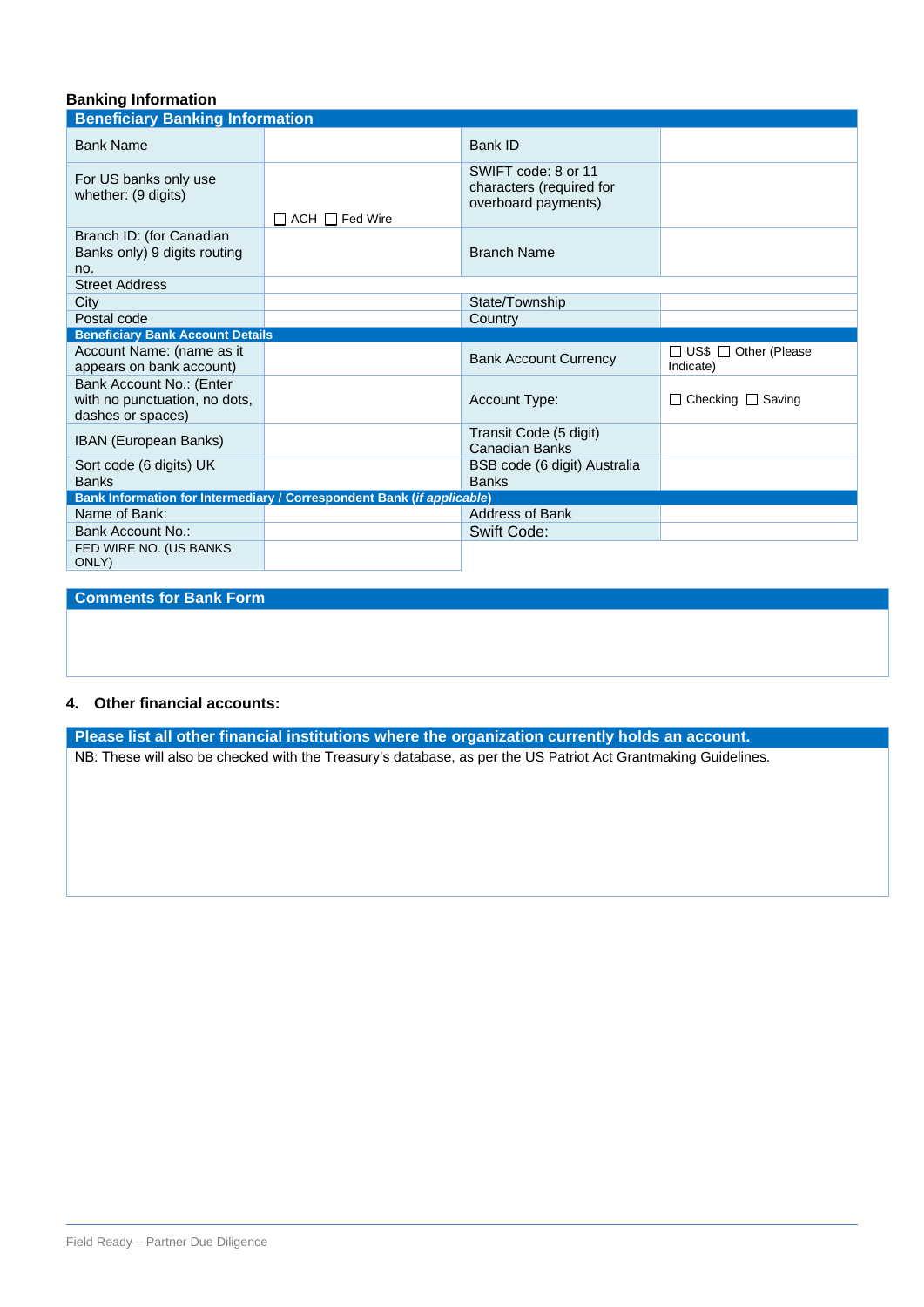#### **1. Explanation:**

Completion of this Declaration of any Previous or Pending Legal Processes or Investigations is a requirement for selection, award and appointment of contracts with Field Ready. Failure to comply with this Declaration of any Previous or Pending Legal Processes or Investigations may be considered cause for removal as a candidate for selection of contracts.

## **2. Declaration of any Previous or Pending Legal Processes or Investigations**

I declare as the representative of *[Organization Name]* the following elements are true:

- A. The organization / company that I represent is not bankrupt, or being wound up, or whose financial affairs are presently being administered by a court;
- B. The organization / company that I represent has not entered into an arrangement with creditors and has suspended business activities with entities that are in any analogous situations arising from a similar procedure under national laws and regulations;
- C. The organization / company that I represent, or any personnel / owner of the organization / company is not presently in any legal proceedings, or disputes or investigations by or with a regulatory body, contracting authority, United Nations entity, criminal justice or fiscal agency;
- D. The organization / company that I represent has not been the subject of a conviction under domestic, or foreign law, or the subject of an investigation for corruption;
- E. The organization / company that I represent has not been the subject of a conviction under domestic, or foreign law, or the subject of an investigation for fraud;
- F. The organization / company that I represent has not been the subject of a conviction under domestic, or foreign law, or the subject of an investigation for money laundering;
- G. The organization / company that I represent has not been the subject of a conviction under domestic, or foreign law, or the subject of an investigation for participation in a criminal organisation.

Furthermore, I recognize that provision of false information will be due cause for removal as a candidate for selection in the contracting process.

| Signed:   |                                                    |
|-----------|----------------------------------------------------|
| Name:     |                                                    |
| Position: | <u> 1989 - John Stein, Amerikaansk politiker (</u> |
| Date:     |                                                    |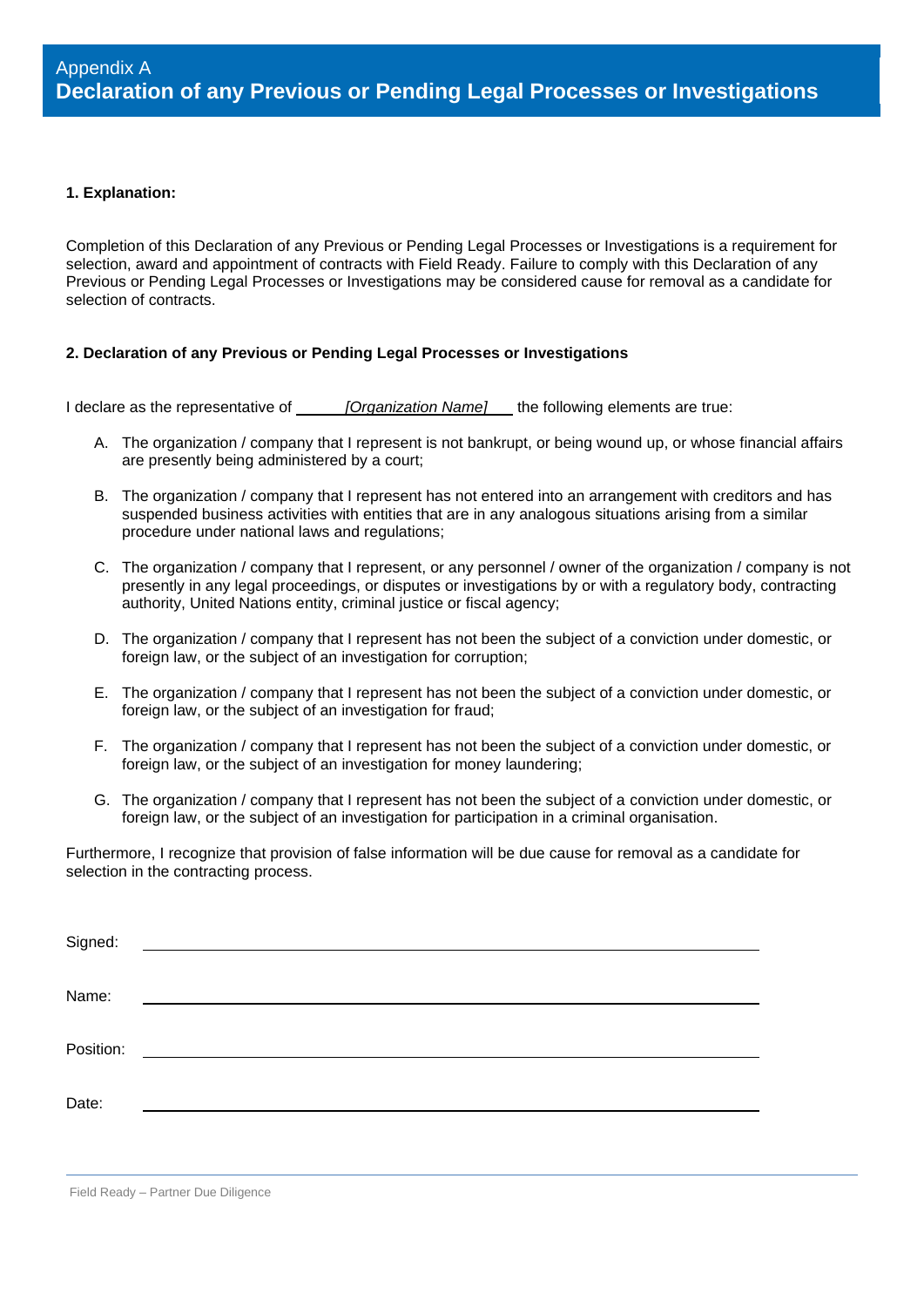#### **1. Definition:**

Conflict of Interest - A situation in which professional or objective judgment, or behaviour concerning a primary interest (in this case the integrity of Field Ready) has been improperly influenced by a different interest (such as, but not limited to, financial gain) by a contractor, employee or implementing partner of the United Nations (and/or his/her immediate family, close relatives or personal friends).

## **2. Filling the Declaration of Conflict of Interest:**

This declaration of Conflict of Interest shall be retained in a secure file at Field Ready for the duration of three years after completion of this procedure, after which it will be destroyed under the direction of Field Ready.

Any information provided in the disclosure statement will be treated as confidential.

#### **3. Failure to Complete the Declaration of Conflict of Interest**

Completion of this Declaration of Conflict of Interest is a requirement for selection, award and appointment of contracts with Field Ready. Failure to comply with this Declaration of Conflict of Interest may be considered cause for removal as a candidate for selection of contracts.

#### **4.** Field Ready **Response to the Declaration of Conflict of Interest**

A disclosure made by an individual that upon review **does not** appear to constitute an issue of sufficient magnitude to warrant further action will be retained in a secure file as noted in section 2 (above).

An individual who has made a disclosure that upon review **does** appear to constitute an issue of sufficient magnitude to warrant further action will be so informed in writing.

The individual will have the opportunity to fully present his or her view of the situation (by letter, teleconference, or other agreed upon means). If it is determined that the disclosure poses a conflict of interest or could create a substantial perception of a conflict of interest, the individual will be asked to withdraw voluntarily from the contracting process or from the service that he or she currently performs on behalf of Field Ready*.*

Should the individual decline to withdraw, the matter will be escalated to the senior management of Field Ready. The individual shall have the opportunity (by letter, teleconference, or other agreed upon means) to state the grounds upon which he or she believes that the Director of Field Ready should reverse the decision. If the Head of Office decides not to alter the earlier determination, he/she shall have the right to terminate the individual's contract application or service to Field Ready*.*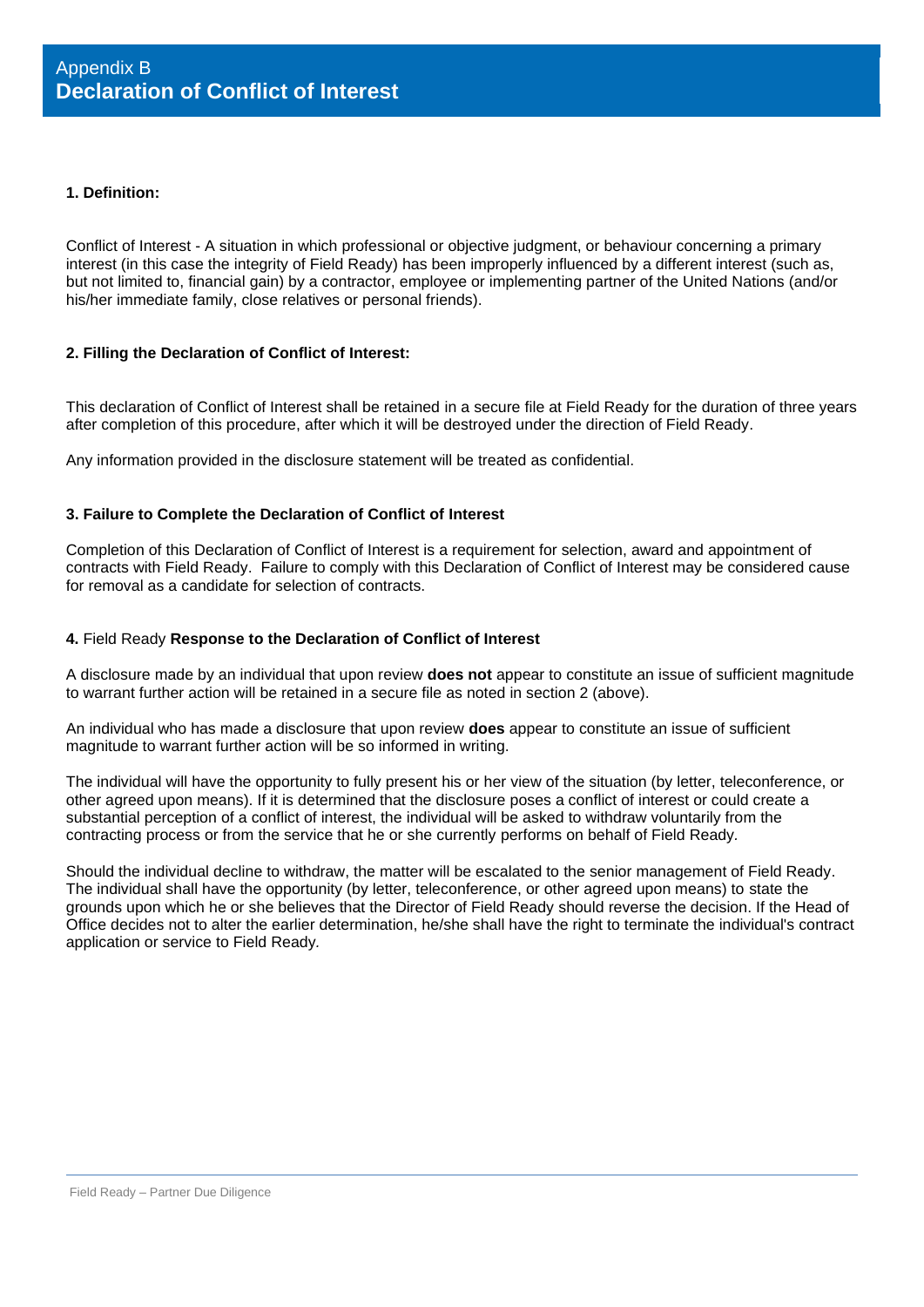# **Declaration of Conflict of Interest**

I would like to declare the following existing and/or potential conflict of interest situation:

|           | Businesses in which I, or any family members, own or have a financial interest in (brief description):                                                                                                                      |  |
|-----------|-----------------------------------------------------------------------------------------------------------------------------------------------------------------------------------------------------------------------------|--|
|           | Non-Profit Organisations and/or Non- Government Organisations with which I, or any family members,<br>are involved (brief description):<br>,我们也不会有什么。""我们的人,我们也不会有什么?""我们的人,我们也不会有什么?""我们的人,我们也不会有什么?""我们的人,我们也不会有什么?""我们的人 |  |
|           | Government Agencies and/or Government Employees with which I, or any family members are<br>involved (including employed as) or interact with in the course of our work (brief description):                                 |  |
| L. Gr     | [Name of authorized official of the applicant organization, signed below], have read, understood and<br>agree to the above statement. I have fully disclosed any potential conflicts of interest,                           |  |
| Signed:   |                                                                                                                                                                                                                             |  |
| Name:     |                                                                                                                                                                                                                             |  |
| Position: |                                                                                                                                                                                                                             |  |
| Date:     |                                                                                                                                                                                                                             |  |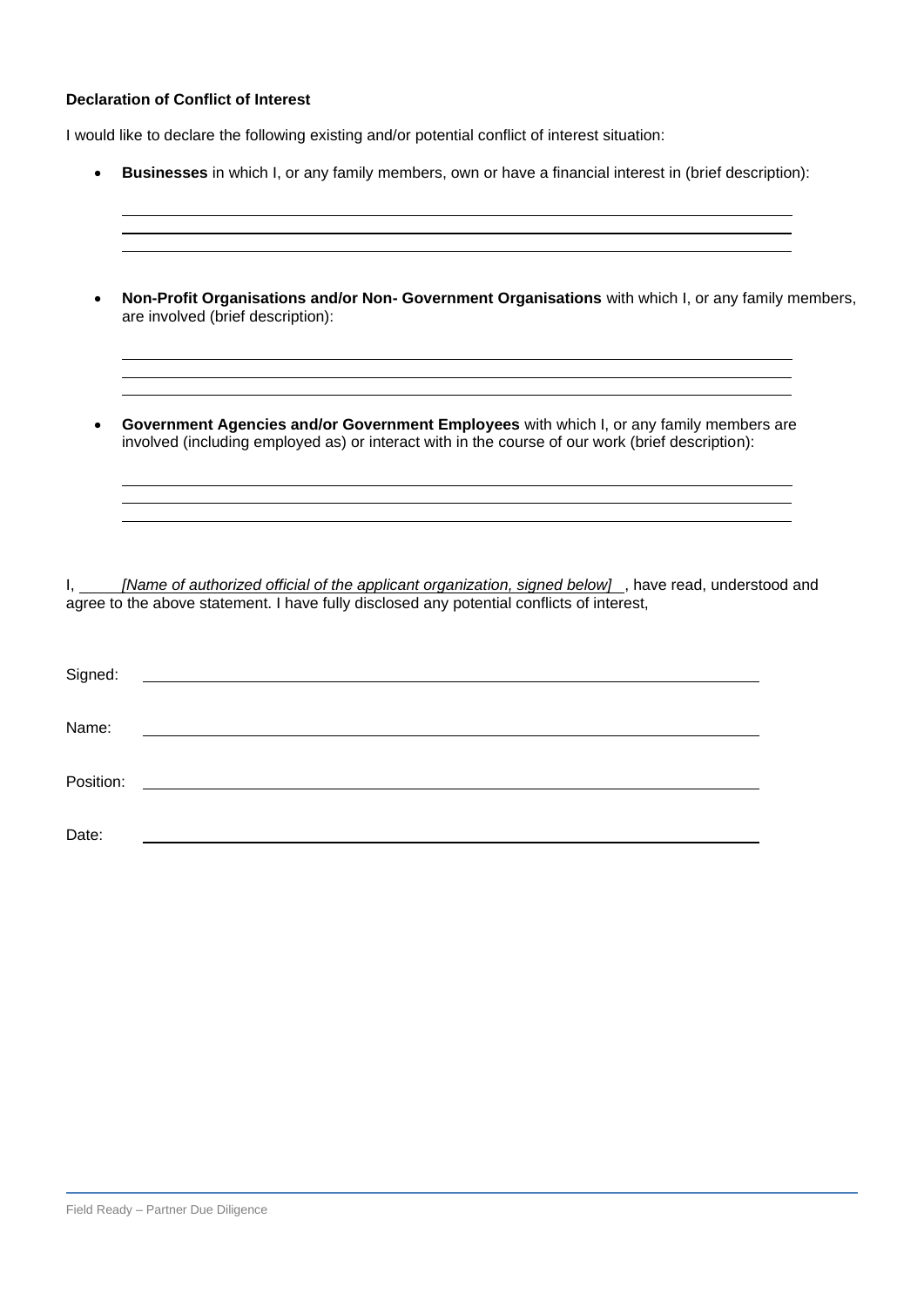#### **1. Explanation:**

It is important that Field Ready's partners understand, respect and follow universal norms and standards. Completion of this Declaration is a requirement for selection and agreement of an exchange of resources with Field Ready. Violations of this agreement will result in termination of the partnership with Field Ready.

## **2. Declaration of Organizational Alignment with Field Ready**

Humanitarian principles: The *[Organization Name]* already or is fully able to subscribe to common humanitarian principles including humanity, neutrality, impartiality and independence (found in a number of initiatives, most notably the Core Humanitarian Standard). If the organization is not explicitly an aid, development or humanitarian organization, nothing in the organization's mandate, charter, aims, policies and practices prohibits the organization from deviating from these.

Safeguarding/Protection: The *[Organization Name]* does its utmost to provide an environment that ensure a safe environment that is free from harassment, sexual abuse and exploitation and other forms of behavior that violate protection norms. This extends to all staff members, beneficiaries and the local populace alike. It includes the requirement that knowledge of issues that violate safeguarding of any persons, oblige mandatory reporting. The organization has written policies in place to which all staff members agree about this critical issue (or is willing to sign Field Ready's robust policies).

Non-discrimination: The *[Organization Name]* does not discriminate in its recipients of services on the basis of a person's race, political orientation, religion, gender, sexual orientation, age, national origin, ethnicity, ancestry, marital status, veteran status, or mental or physical disability or any other status prohibited by applicable law. Field Ready will not support any program which requires exposure, adherence to, or conversion to any religious doctrine in order to be a beneficiary of the program.

Limits to activities: Under the laws and customs applicable to the organization or under the organization's governing instruments, the organization does not:

• engage to any substantial extent in activities that are not for charitable, scientific or educational purposes; or • engage to any substantial extent in attempts to influence legislation; or

• participate or intervene, directly or indirectly, in any political campaign on behalf of, or in opposition to, any candidate for public office.

| Signed:   | <u> 1989 - Andrea State Barbara, politik e populari e populari e populari e populari e populari e populari e pop</u> |
|-----------|----------------------------------------------------------------------------------------------------------------------|
|           |                                                                                                                      |
| Name:     |                                                                                                                      |
|           |                                                                                                                      |
| Position: | <u> 1980 - Jan Samuel Barbara, politik eta politik eta politik eta politik eta politik eta politik eta politik e</u> |
|           |                                                                                                                      |
|           |                                                                                                                      |
| Date:     |                                                                                                                      |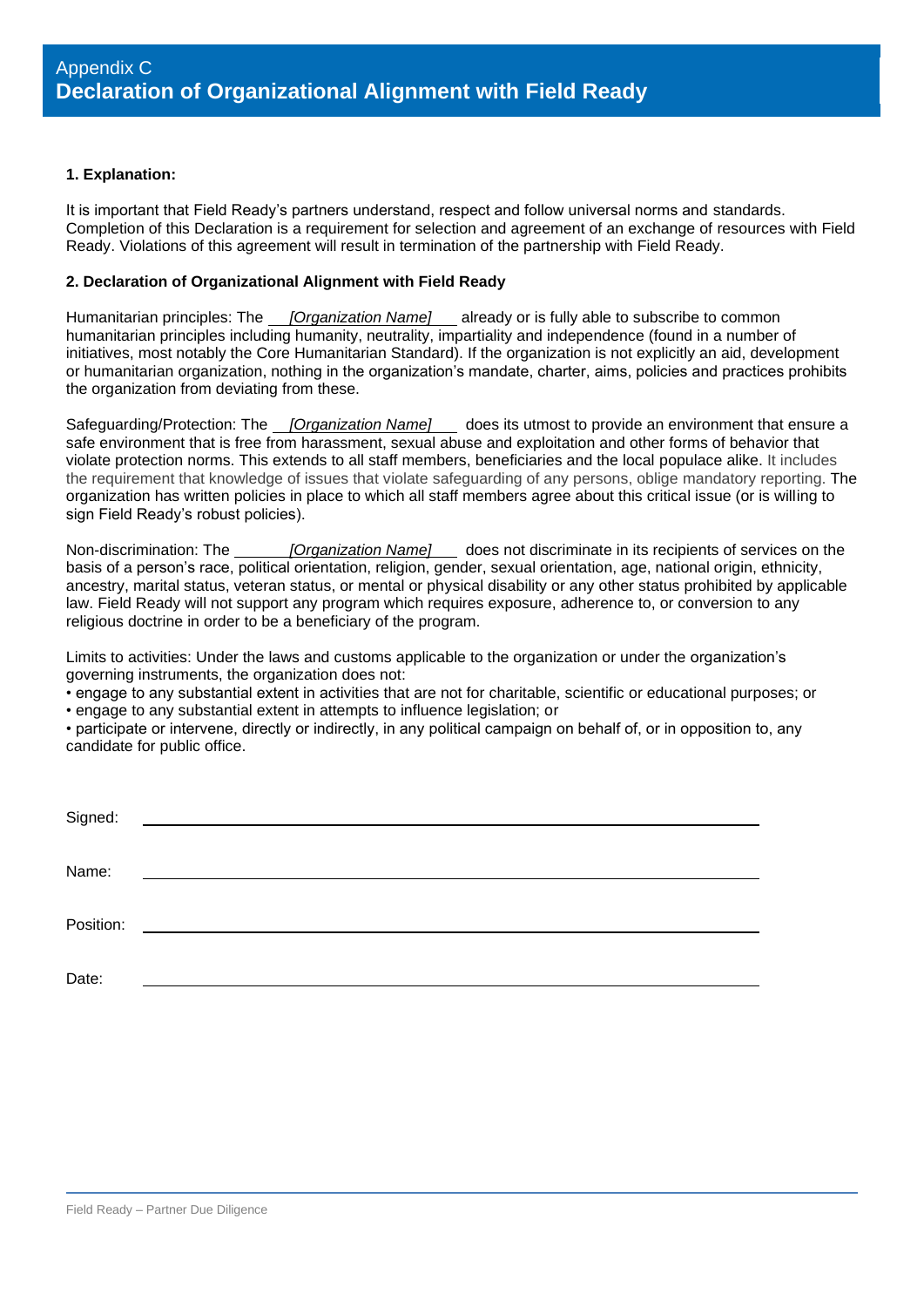#### **1. Explanation:**

Completion of this Declaration of Counter/Anti-Terrorism Compliance is a requirement for selection and award of agreements with Field Ready*.* Failure to comply with this Declaration may be considered cause for removal as a candidate for selection of contracts.

#### **2. Declaration of**

The *[Organization Name]* does not directly or indirectly engage in or support any terrorist activity. Neither the *[Organization Name]* nor any employee or director of the *[Organization Name]* is a designated terrorist entity on any United Nations List including (but not limited to) the United Nations List Pursuant to relevant United Nation Resolutions<sup>2</sup>. Furthermore, the *[Organization Name]* does not distribute funds to benefit, directly or indirectly, any individual or organization that is engaged in, or supportive of terrorism.

Further, by signing below, I certify that the *[Organization Name]* is in compliance with all statutes, Executive orders, and regulations restricting or prohibiting U.S. persons from engaging in transactions and dealings with countries, entities, or individuals subject to economic sanctions administered by the U.S. Department of the Treasury's Office of Foreign Assets Control. The organization named in this application is aware that a list of countries subject to such sanctions, a list of Specially Designated Nationals and Blocked Persons subject to such sanctions, and overviews and guidelines for each such sanctions program can be found at [http://www.treas.gov/ofac.](http://www.treas.gov/ofac)

Should any change in circumstances pertaining to this certification occur at any time, the organization will notify Field Ready immediately.

| Signed:   |                                                   |
|-----------|---------------------------------------------------|
| Name:     | <u> 1980 - Jan Samuel Barbara, margaret e</u>     |
| Position: | <u> 1989 - Andrea State Barbara, amerikan per</u> |
| Date:     |                                                   |

<sup>&</sup>lt;sup>2</sup> Relevant United Nation Resolutions include, but are not limited to, Security Council Resolutions 751 (1992) and 1907 (2009); Resolutions 1267 (1999) and 1989 (2011); Resolution 1518 (2003); Resolution 1521 (2003); Resolution 1533 (2004); Resolution 1572 (2004); Resolution 1591 (2005); Resolution 1718 (2006); Resolution 1737 (2006); Resolution 1970 (2011) and Resolution 1988 (2011). Relevant United Nations Resolutions may be updated or revised over time but will not impact the validity of this Declaration.